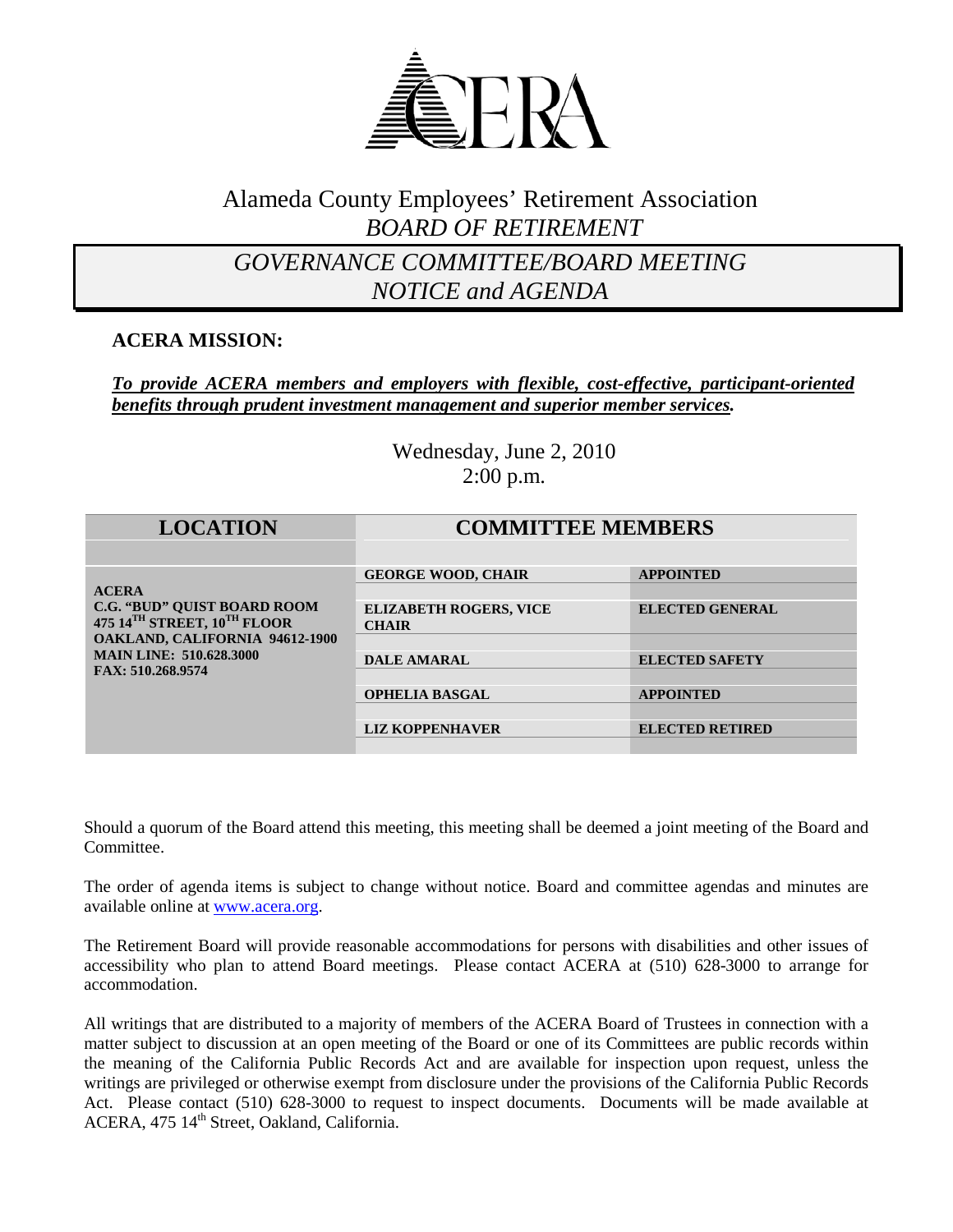# *GOVERNANCE COMMITTEE/BOARD MEETING*

**NOTICE and AGENDA, Page 2 of 3 – Wednesday, June 2, 2010**

**Call to Order:** 2:00 p.m.

#### **Action Items: Matters for Discussion and Possible Motion by the Committee**

- 1. Review, Discussion and Possible Motion to Adopt Amendments, if any, and renew the **Service Provider Policy**
	- Recommendation The Governance Committee advises the Board of Retirement that it finds the content of the **Service Provider Policy** is appropriate and continues to meet the needs of ACERA and should be renewed with revisions as recommended by Staff.

- Robert Gaumer

- 2. Review, Discussion and Possible Motion to Adopt Amendments, if any, and renew the **Senior Management Contingency Plan**
	- Recommendation The Governance Committee advises the Board of Retirement that it finds the content of the **Senior Management Contingency Plan** is appropriate and continues to meet the needs of ACERA and should be renewed without revisions as recommended by Staff.

- Robert Gaumer

- 3. Review, Discussion and Possible Motion to Adopt Amendments, if any, and renew the **Conflict of Interest Policy**
	- **Recommendation The Governance Committee advises the Board of** Retirement to amend the **Conflict of Interest Policy** as recommended by Staff.

- Robert Gaumer

- 4. Review, Discussion and Possible Motion to Adopt Amendments, if any, and renew the **Conflict of Interest Code**
	- Recommendation The Governance Committee advises the Board of Retirement to amend the **Conflict of Interest Code** as recommended by Staff.

Robert Gaumer